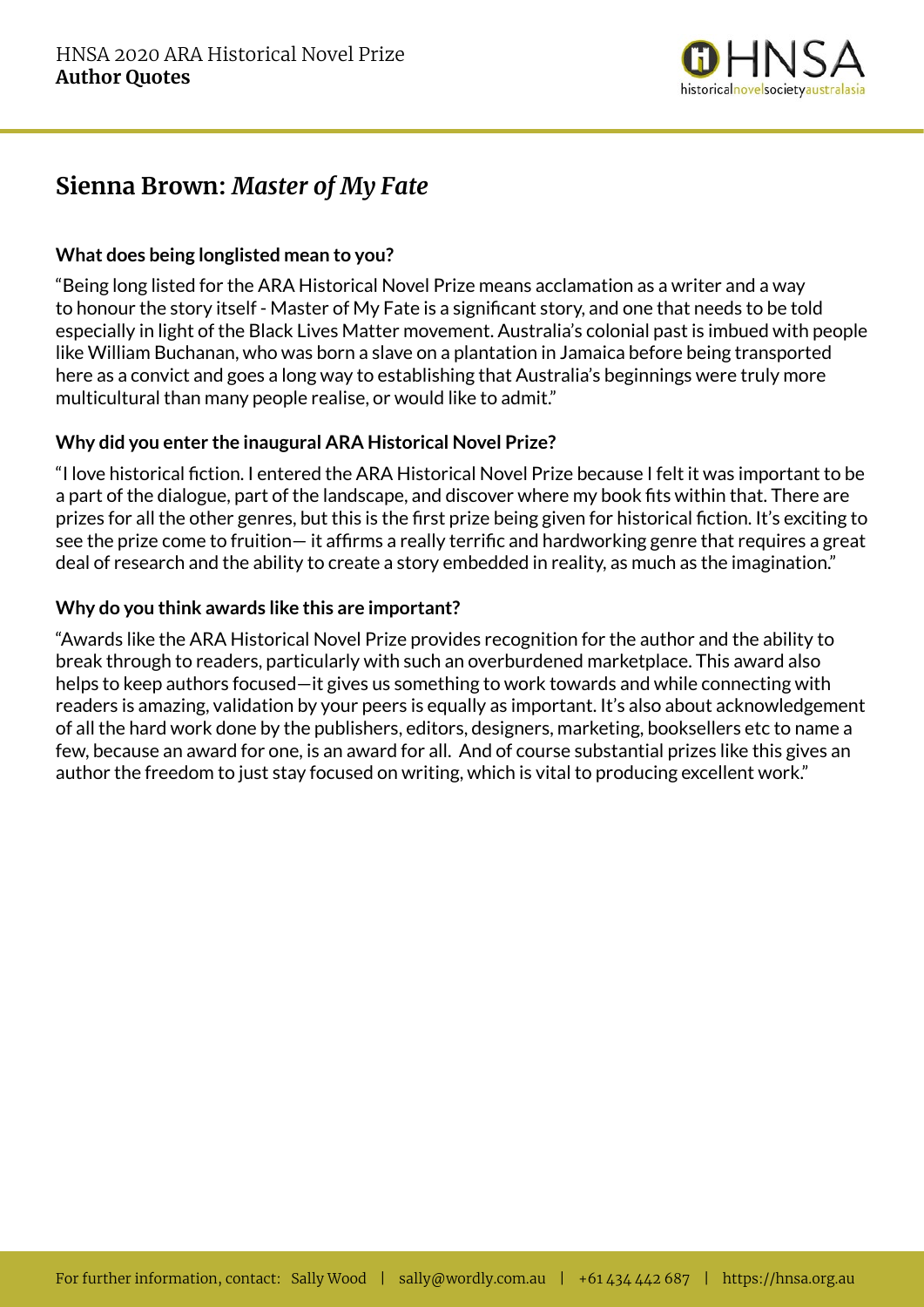

# **Nigel Featherstone:** *Bodies of Men*

## **What does being longlisted mean to you?**

"Being longlisted for the ARA Historical Novel Prize is a shot in the arm, particularly in what has been a fairly challenging year for the arts and the book industry, as well as more broadly across the world. It is a vote of confidence and a wonderful moment of encouragement that my novel—Bodies of Men—has merit, and it's a great opportunity for the book to reach a wider audience."

## **Why did you enter the inaugural ARA Historical Novel Prize?**

"The ARA Historical Novel Prize is a terrific new initiative to support and recognise the quality of historical fiction in Australia and New Zealand. The prize represents an opportunity to be part of the broader conversation about historical fiction and to recognise all the writers and readers that love the genre."

### **Why do you think awards like this are important?**

"Writing is a solitary business and publication is difficult— they say that only one in one thousand manuscripts is published. To be published is wonderful, as is being read, but to then be recognised by an award such as the ARA Historical Novel Prize is amazing. To have my book read by judges who appreciate historical fiction, and then have their stamp of approval, is a great moment."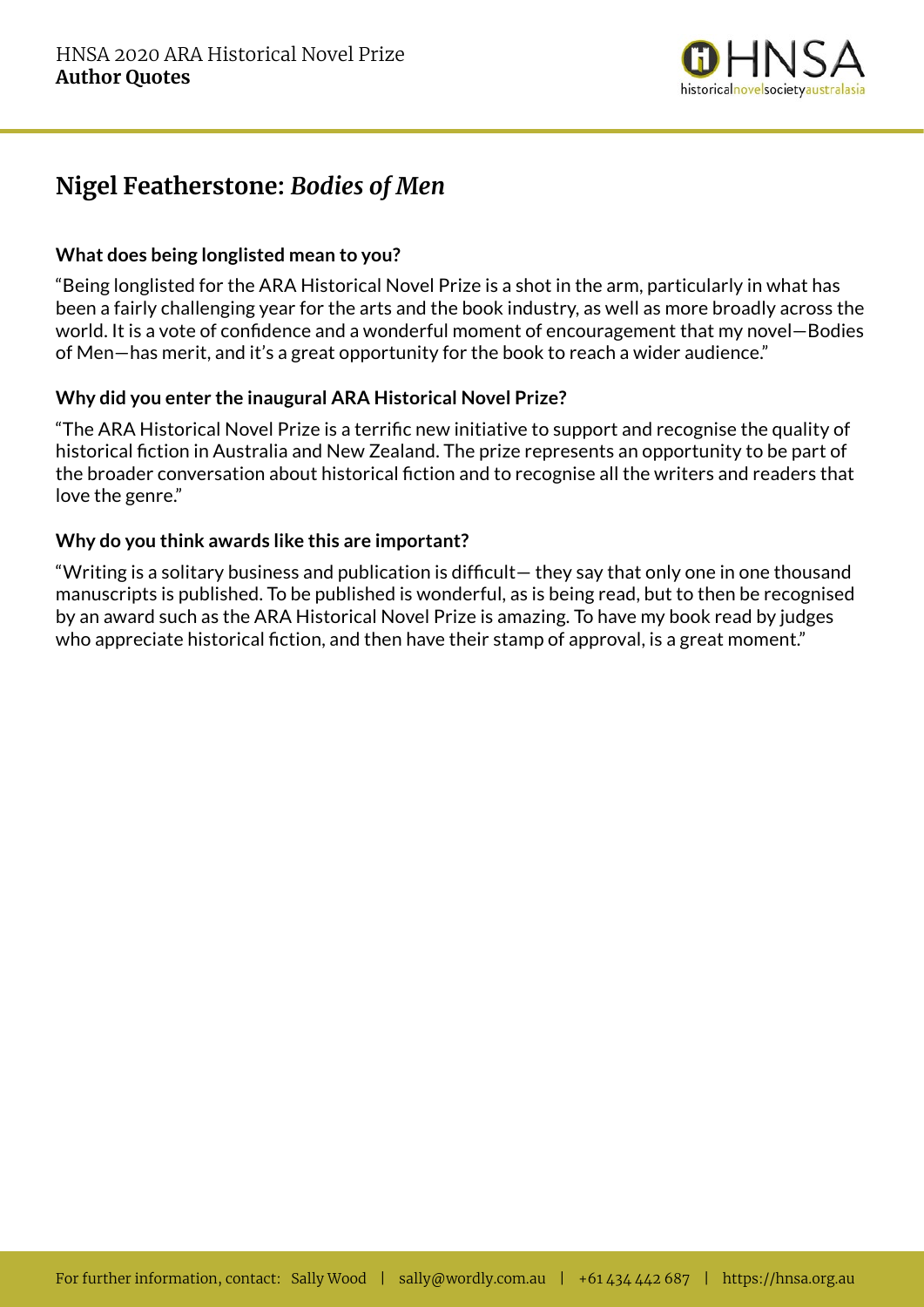

# **Catherine Jinks:** *Shepherd*

## **What does being longlisted mean to you?**

"I am stoked! I have to say, I'm trying not to get too excited because the book was shortlisted for another prize and wasn't successful!"

### **Why did you enter the inaugural ARA Historical Novel Prize?**

"The ARA Historical Fiction Prize is one of the first awards in which I was keen to enter the book, because I am such a history nut. It is so great that there is finally a historical novel prize. After 30 odd years of writing historical novels, finally there is a prize that recognises the genre and, not only that, it is a serious prize."

"If you don't understand history, then you're condemned to repeat it. People are so historically unaware—it's staggering really—and historical fiction is a soft way of getting people interested in learning more about the past. These days, people think we're different from what we used to be generations ago. In some ways we are, but in a lot of ways we're not. Historical appreciation is essential. We have to value what used to be because it informs what is happening now. Historical fiction is an easy way to foster this appreciation."

### **Why do you think awards like this are important?**

"At this particular point in time, awards like the ARA Historical Novel Prize are staggeringly important—they give recently published books much-needed publicity. I have had books come out, and it's honestly just like throwing them off a cliff; no one pays attention. Every single book of mine that has ever really been successful has received some sort of shortlisting or prize."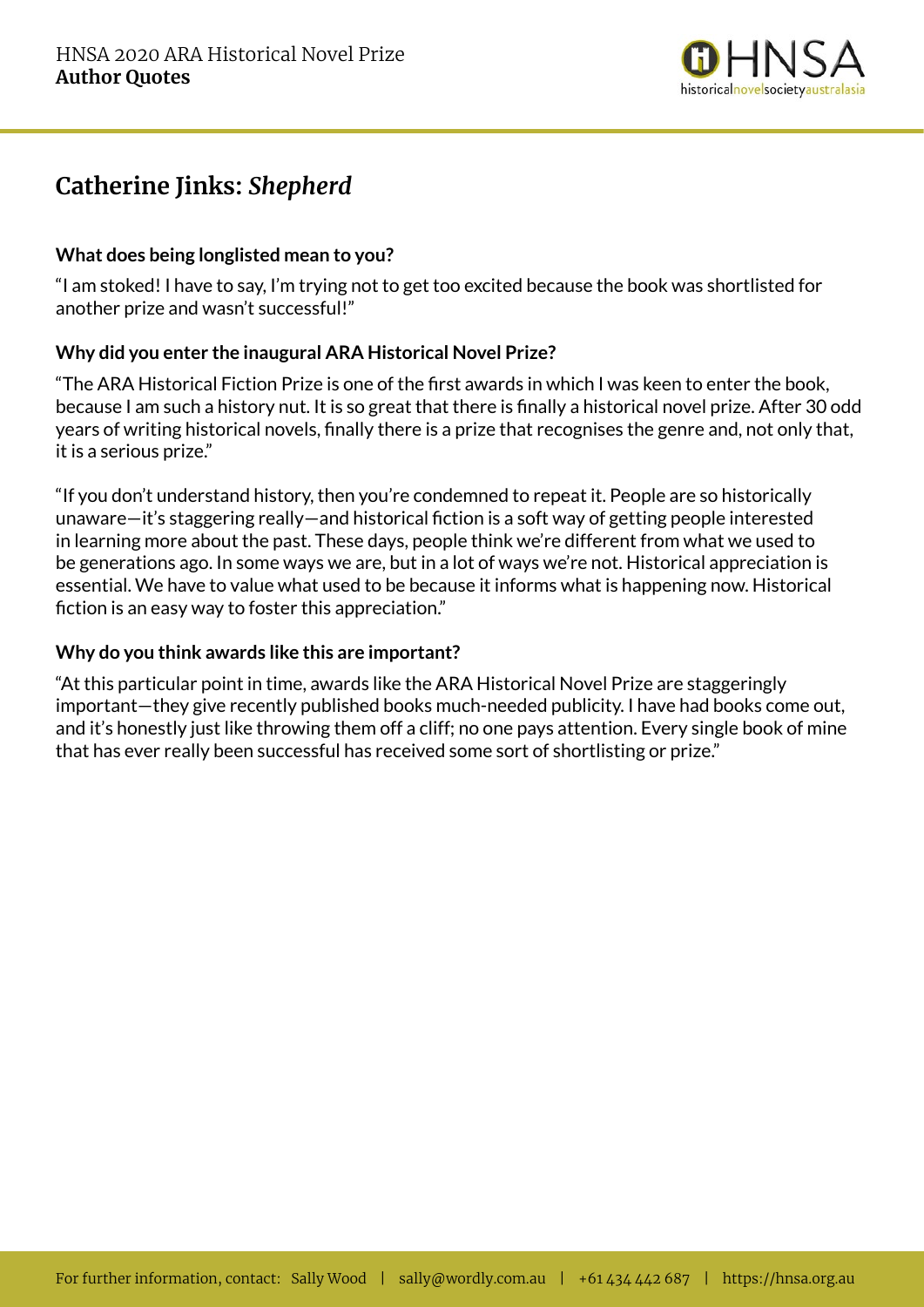

## **Mirandi Riwoe:** *Stone Sky Gold Mountain*

### **What does being longlisted mean to you?**

"I want to thank the Historical Novel Society Australasia and ARA Group. I am so thrilled to be longlisted in the inaugural ARA Historical Novel Prize—what a huge honour. I love writing historical fiction, so it is especially lovely to be recognised in this prize."

### **Why did you enter the inaugural ARA Historical Novel Prize?**

"There was quite a bit of excitement for this generous, new prize that was especially for historical fiction. I couldn't resist throwing my hat in the ring."

#### **Why do you think awards like this are important?**

"Historical fiction explores and reveals aspects of our past that still affect us today. It can expose the wrongs of the past, or illuminate how far we have come. An award like the ARA Historical Novel Prize is essential in supporting and promoting historical fiction as a genre and its authors."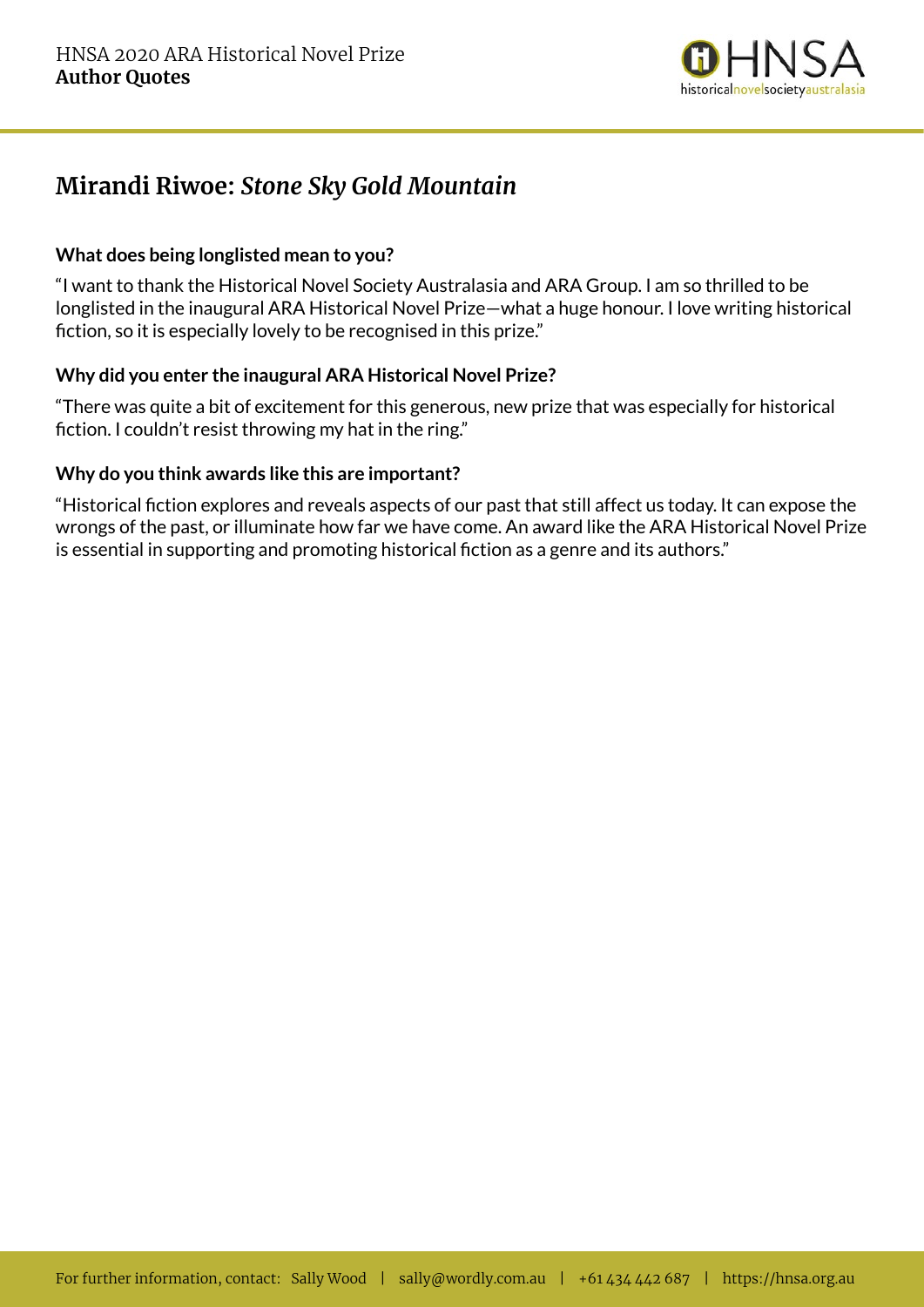

## **Dominic Smith:** *The Electric Hotel*

## **What does being longlisted mean to you?**

"It's a real honour to be recognised as part of the longlist, especially at a time when history feels more important than ever. I'm delighted to know my work has been appreciated within a genre full of so many promising and accomplished voices."

## **Why did you enter the inaugural ARA Historical Novel Prize?**

"I've been publishing historical fiction for more than a decade, so I was very excited to hear about a new prize that recognises the contributions that this genre makes to broader literature and storytelling. I certainly wanted to throw my hat into the ring!"

### **Why do you think awards like this are important?**

"There aren't many awards that are specific to historical fiction, despite the genre's enduring popularity. A prize like this brings attention to the ways in which the historical novel can shed light on both the past and the present. I think it's especially important that the award is a celebration of Australian and New Zealand writers and writing."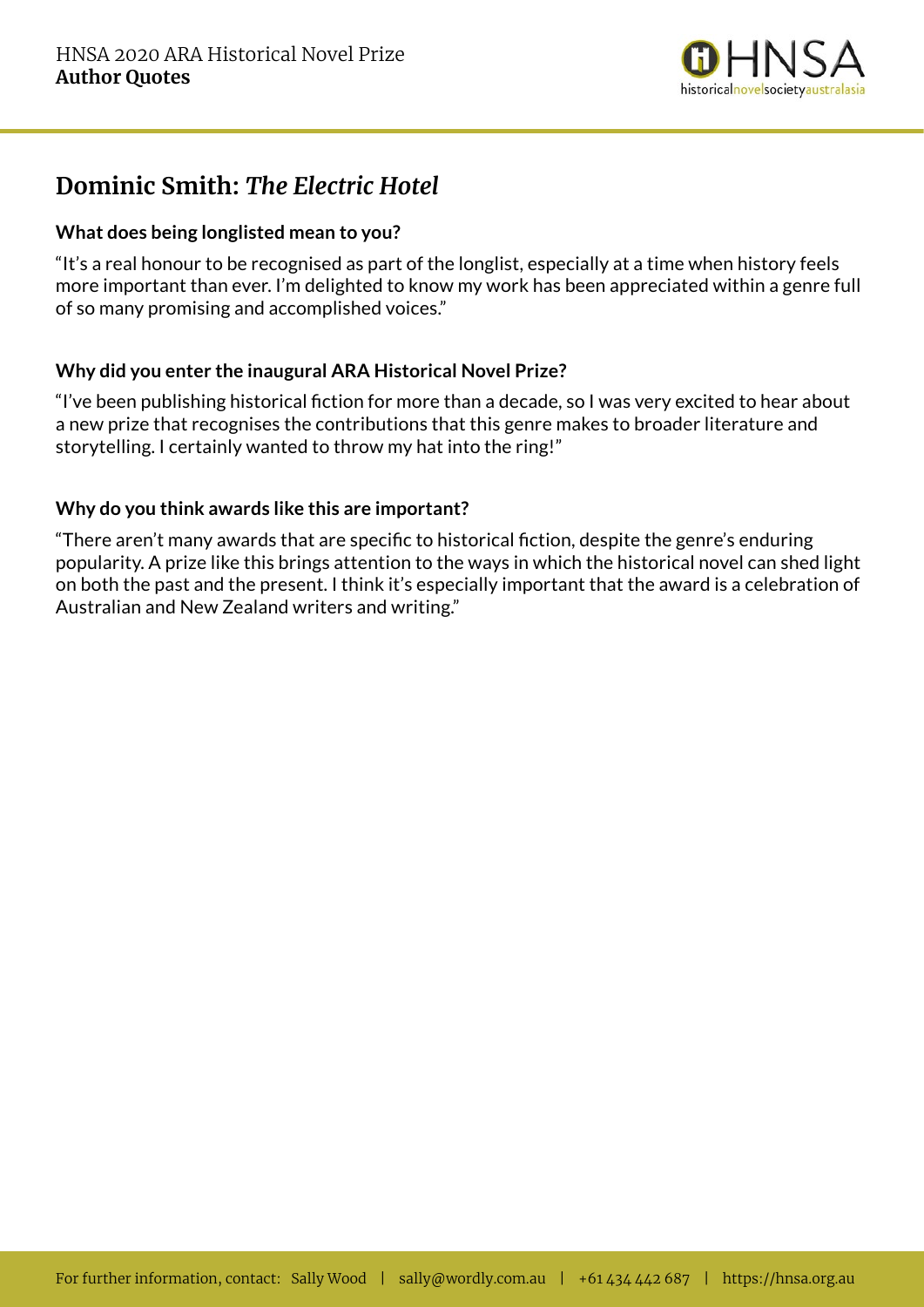

## **Christos Tsiolkas:** *Damascus*

## **What does being longlisted mean to you?**

"Being longlisted for this prize is a great honour. I mean that with the utmost sincerity. As someone who does cherish and respect the work of historians it is a gift that people whose vocation and discipline is history have acknowledged my work. I think this is a great compliment for any writer."

### **Why did you enter the inaugural ARA Historical Novel Prize?**

"When my publishers contacted me about entering the ARA Historical Novel Prize I immediately said yes. I was nervous – anxiety and self-doubt are a writer's constant companions – but I was curious of the judgement of people whose speciality is history. Again, the nomination is a gift for me."

### **Why do you think awards like this are important?**

"Awards are important because they are a means of making public the work and efforts of writers. I am proud to be part of this list of nominations. For many of us our first introduction to history comes from reading historical fiction. I know this was definitely true in my case as a young reader. There's always an element of distance a writer has to keep from the allure of the "glittering prizes". I do honestly believe that writing is not a competition. Yet in a world of so much dizzying information a prize such as this can, for a moment, shine a light on the good work many writers are doing, often work that doesn't get the attention or scrutiny that it deserves."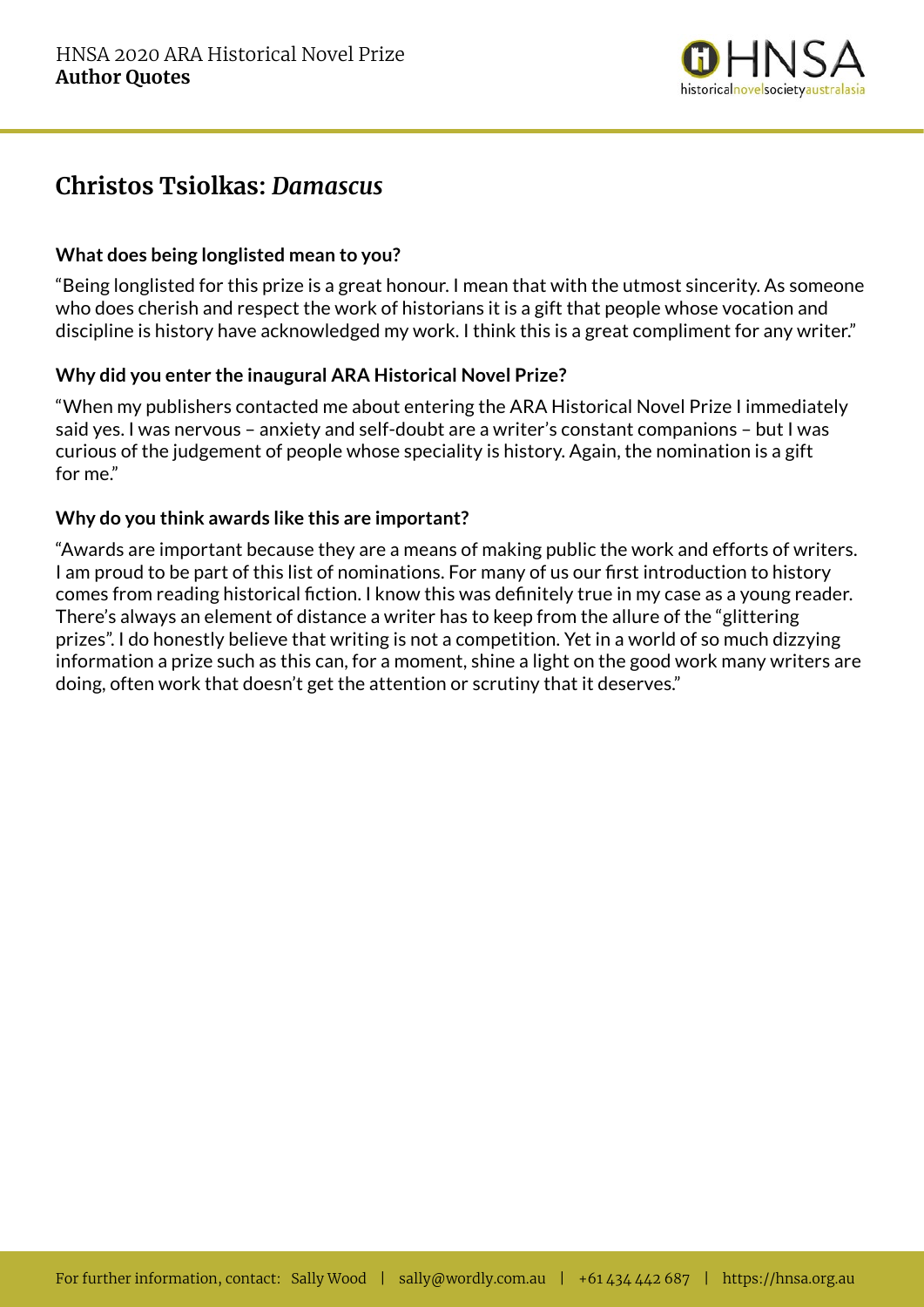

# **Pip Williams:** *The Dictionary of Lost Words*

## **What does being longlisted mean to you?**

"It might not surprise you to know that one of the first things I did was look up the meaning of Longlisted in the dictionary – essentially, it means to be selected for consideration. It could be for a job or a scholarship or prize. In my case, it means that this novel, which I have loved and nurtured and written into being, has been appreciated by others as having some inherent value. It means it is good enough to be considered alongside other novels that have been loved a nurtured and written into being by their authors."

"So, what you are really asking is what it means to be considered. In some ways that is a question at the heart of my book – and I can honestly say that being long listed for this Prize makes me feel like I've been heard; that the themes I explore in my book are as important today as they were in the early 20th century; that somehow, I have managed to express them in a way that resonates with readers. In short, it is satisfying and humbling and thrilling."

## **Why did you enter the inaugural ARA Historical novel Prize?**

"I entered this Prize because a reader suggested it. They had enjoyed the way my book wove the fictional story of a woman through the history of the Oxford English Dictionary. I think they appreciated the way fiction can present a different perspective on history and how that new perspective can challenge what we think about the present. They sent me the link to the prize, and I clicked on it."

### **Why do you think awards like this are important?**

"This is my first novel, so I am new to the opportunities literary prizes can offer books and their authors. But I have always been a reader, and I have been introduced to so many wonderful books I might not otherwise read, because they have been considered for literary prizes."

"I am acutely aware that an award, of any kind, is going to reflect all kinds of subjective decisions. That the longlist from one group of judges might be different to the longlist from another group of judges. But awards are important because they introduce books, and the ideas within them, to readers. They kick start conversations that can extend beyond book groups and have an influence on social, cultural and political discussions. They acknowledge the value of the arts, and in some cases, they are the greatest form of financial renumeration for the prize winner. In the absence of economic security, that can't be underestimated."